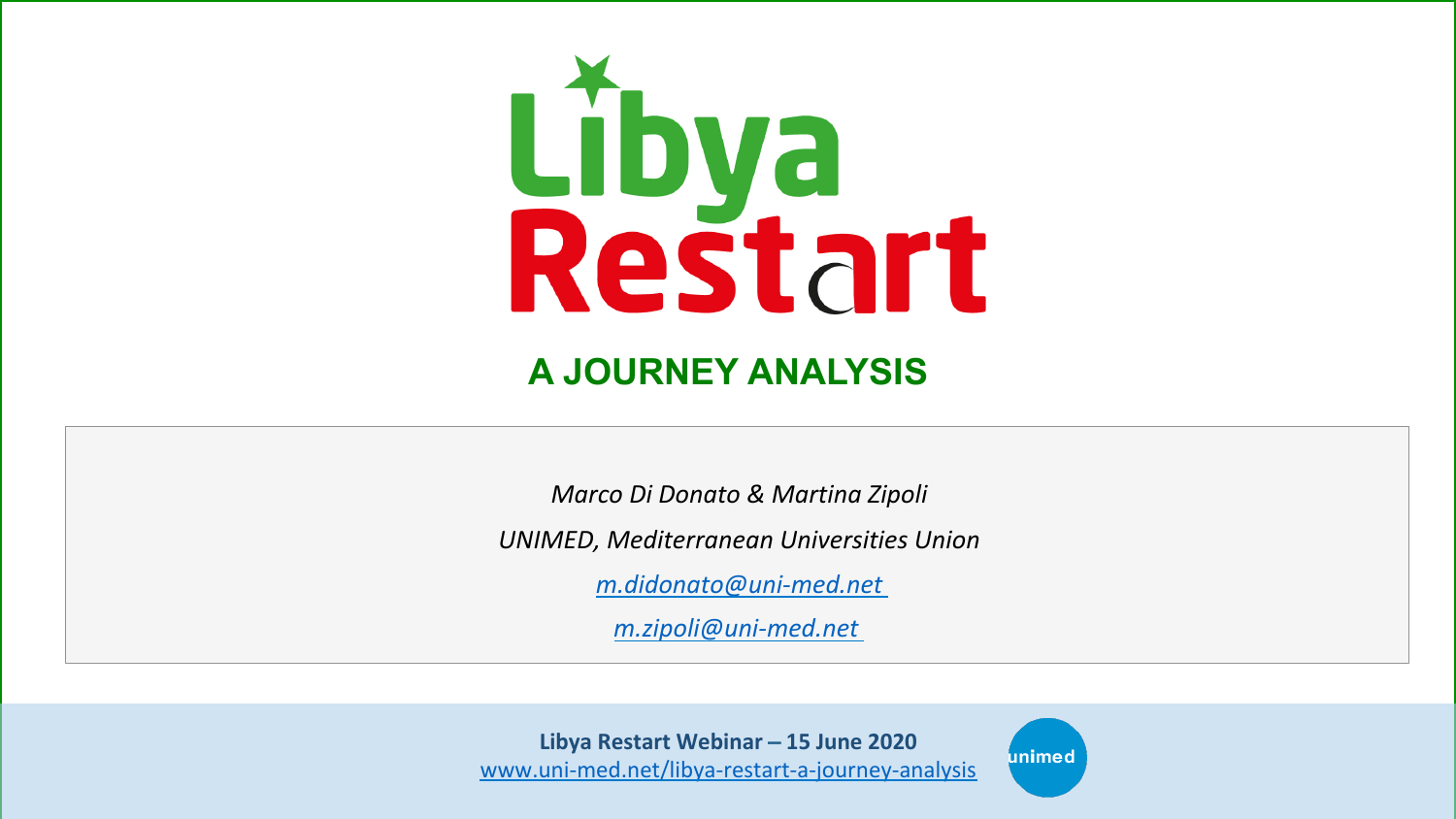

### **REPORT STRUCTURE**

- $\checkmark$  Overview of the Libyan Higher Education System, facts and figures
- $\checkmark$  Governance and autonomy: The Libyan case in a global approach, *Silvia Marchionne*
- ü Quality Assurance: the Libyan System, *Martina Zipoli*
- ü Libyan universities national and international dimensions: partnership, networking, mobility, *Anne-Laurence Pastorini*
- ü The cooperation through European Commission funded projects, *Raniero Chelli*
- $\checkmark$  Libyan Universities in the society at large: research, industry and civil society cooperation, *Marco Di Donato*
- $\checkmark$  Needs and constraints of the Libyan Higher Education System: a SWOT analysis
- $\checkmark$  Recommendations

## **FURTHER RESULTS**

- $\checkmark$  Executive Summary reporting the main findings of the analysis
- $\checkmark$  Infographic of participating Universities

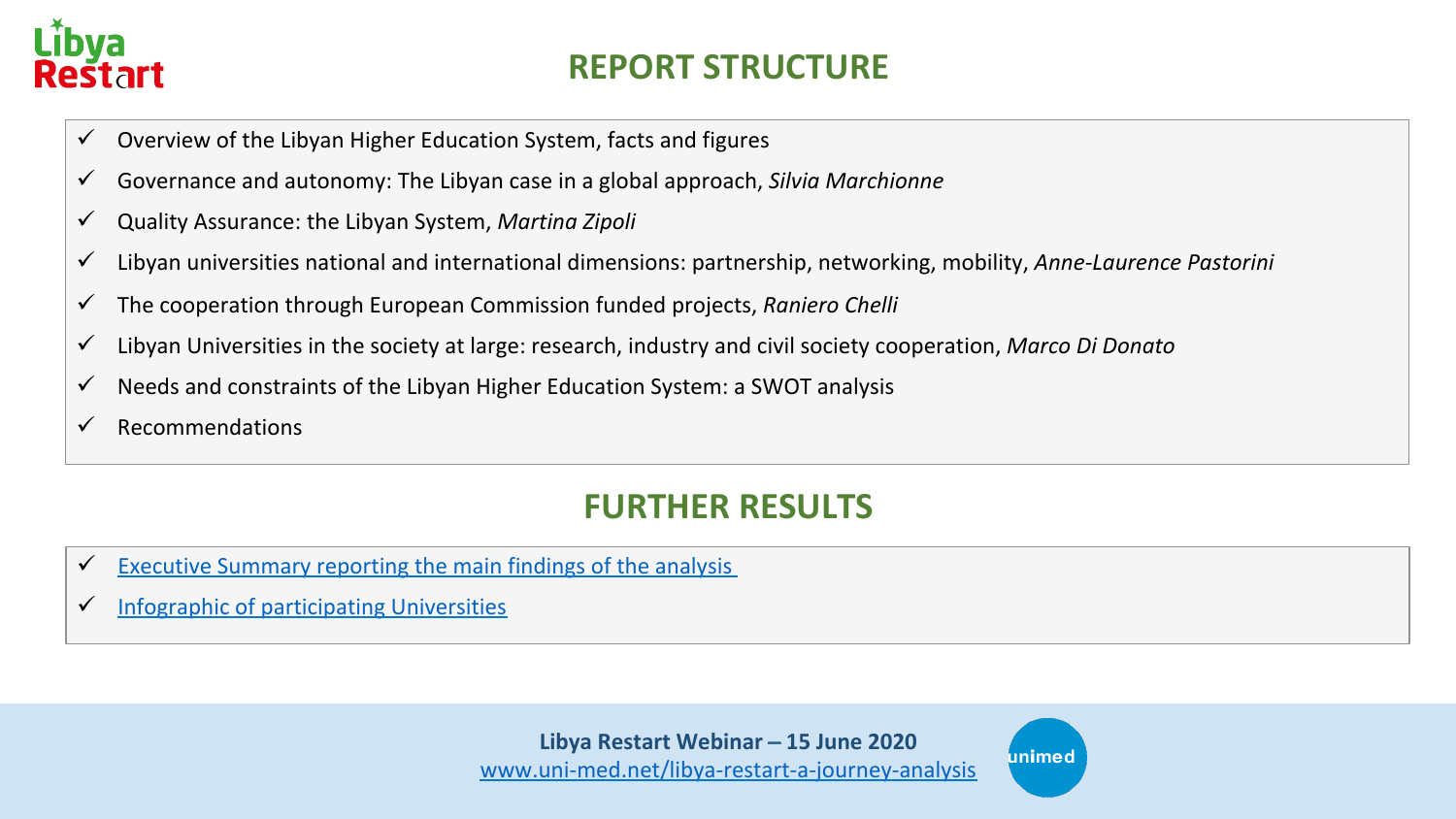

## **METHODOLOGICAL NOTE**

## 1) Quantitative

UNIMED submitted a survey to 18 Libyan Universities selected as follows:

1. Size and relevance of the institution at the national level:

2. Geographical distribution;

3. Balance among partners involved and not involved in EU funded projects;

4. Universities already in contact with UNIMED because of previous collaboration;



Quantitative results were carefully analyzed and a qualitative analysis followed through semi-structured interviews focused on:

- national education system, country security, law reforms, University international cooperation performances, University research attitude, University role within society at large.

## 3) Validation

Finally, UNIMED sent the draft report to all the participating Universities to be validated and by asking for

any additional comments. Suggestions and comments were integrated into the report and thus the

UNIMED research team was able to finalise it into the current version of the document.



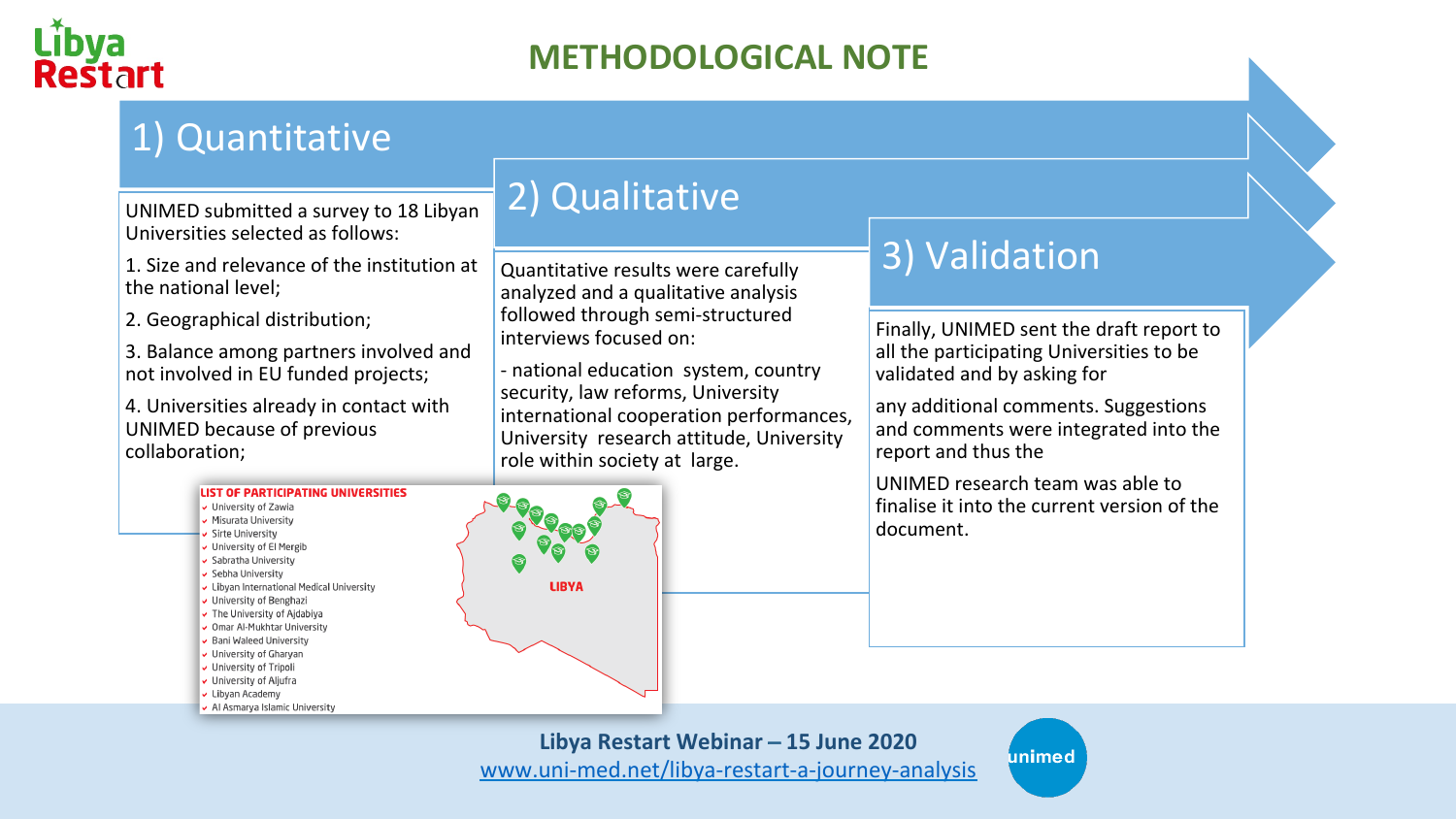

### **SWOT ANALYSIS**

### to evaluate the system current features and to develop strategic planning

Example given: internationalization of the Libyan Higher Education system

| <b>Strengths</b> describing what HEIs excel at and what makes                                                                    | <b>Weaknesses</b> describing what stops the institution from                                       |
|----------------------------------------------------------------------------------------------------------------------------------|----------------------------------------------------------------------------------------------------|
| them unique and valuable:                                                                                                        | performing at their optimum level:                                                                 |
| Key role of Tempus and KA2 capacity building action in<br>the opening up and internationalization process of the<br>country      | Scarce financial autonomy, frequent changes in<br>leadership, quality and accreditation procedures |
| <b>Opportunities</b> refer to favourable external factors                                                                        | <b>Threats</b> refer to factors that have the potential to harm                                    |
| giving a system an advantage or benefit:                                                                                         | the system:                                                                                        |
| Universties perceived as crucial and active actor in the<br>society and capable of determine positive changes in the<br>society. | Political instability and uncertain security conditions                                            |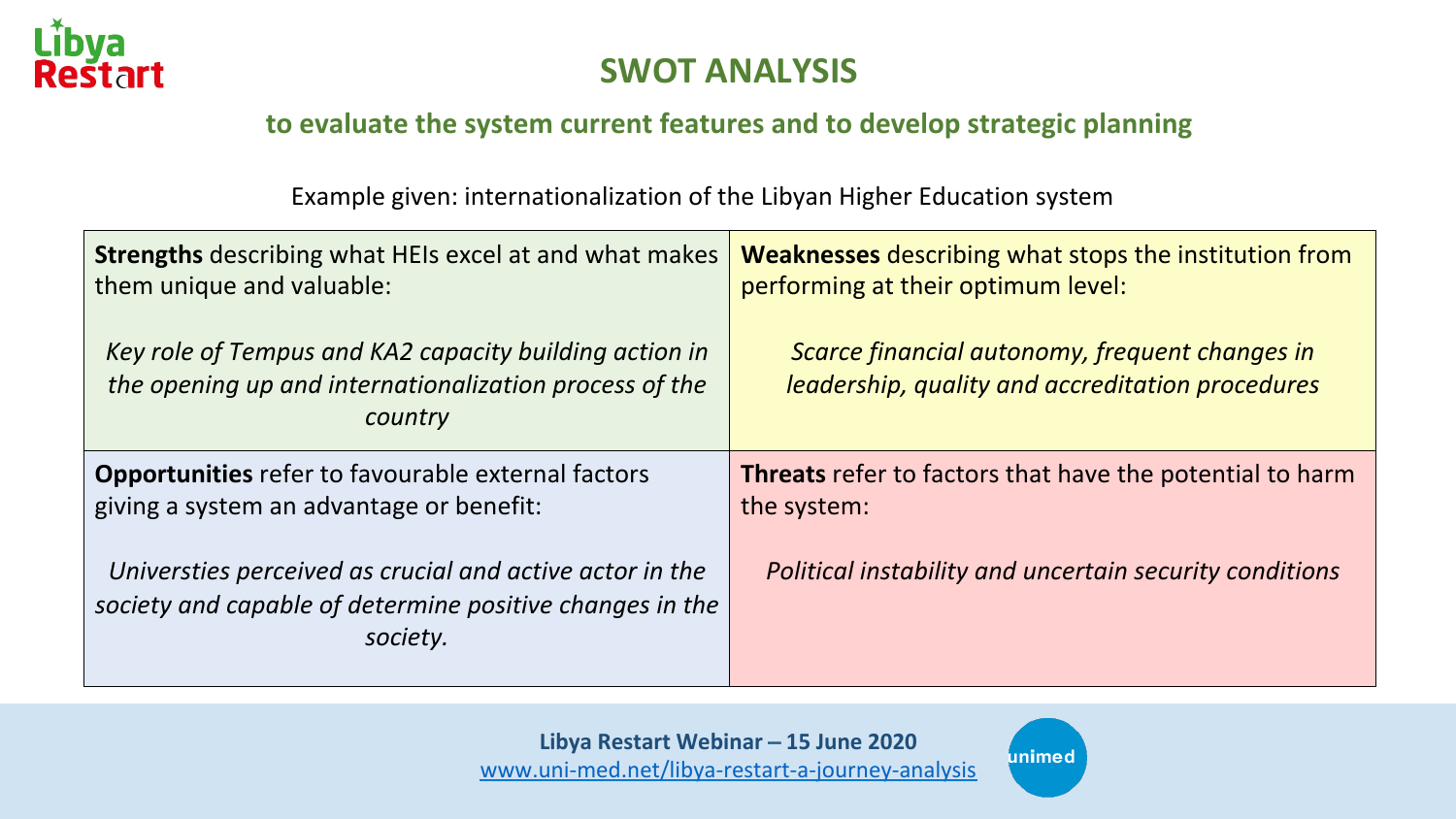

The recommendations should not be intended as "written in the stone" but rather as "food for *thoughts*", as a guideline for their development, expansion, revision.

## **Governance and Autonomy**

# **Quality Assurance**

# **International Cooperation**

# **Universities in the society at large**

unimed

Libya Restart Webinar - 15 June 2020 www.uni-med.net/libya-restart-a-journey-analysis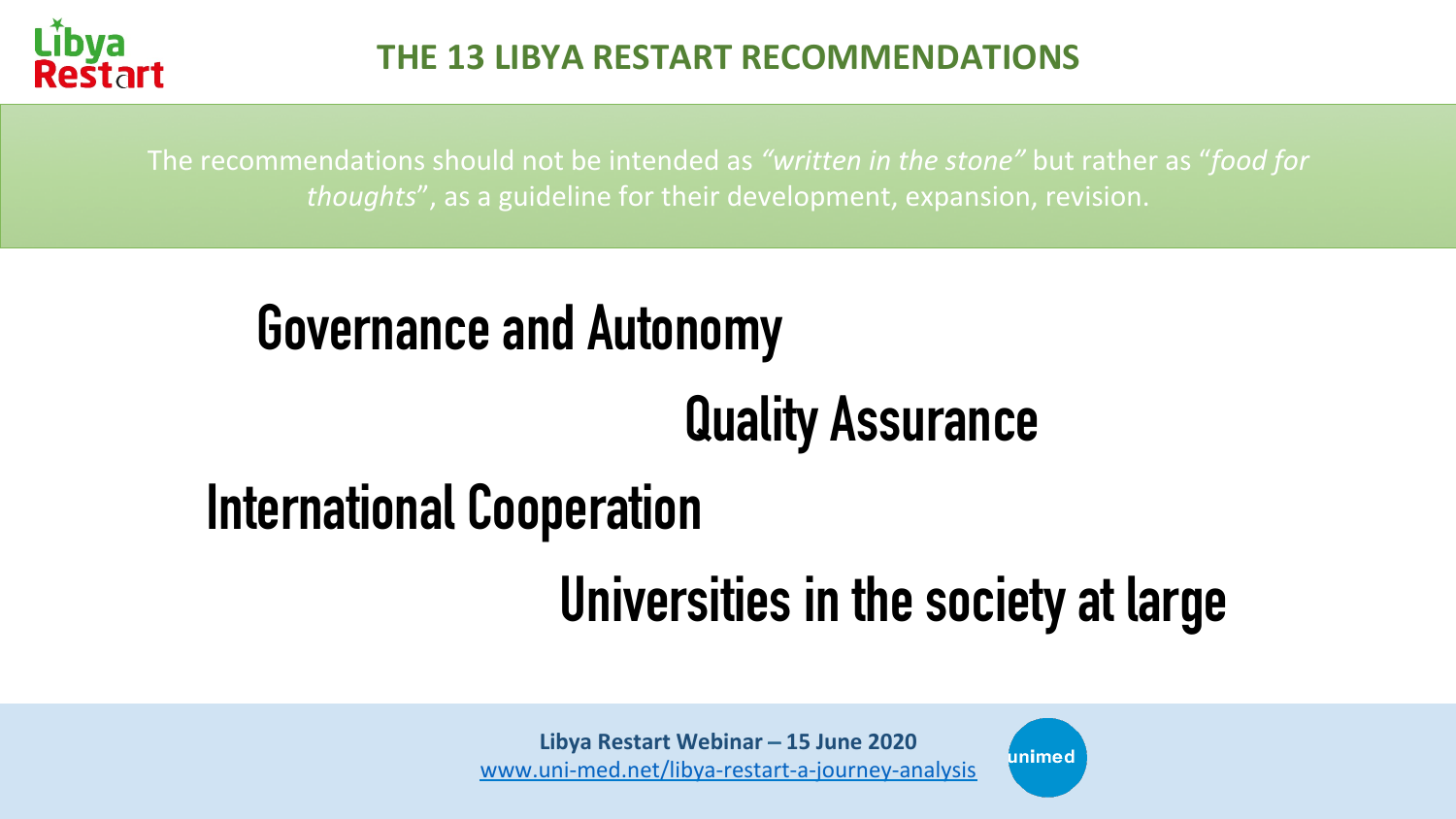

## **RECOMMENDATION n.1 Governance and Autonomy**

#### **Development of an effective and tailored university governance system through a benchmarking system.**

How institutions are managed and how they define their mission is one of the most decisive factors in achieving their goals. Universities in Libya need to develop a specific and tailored governance system, which allow them to improve management and leadership, the definition of goals and strategies. To facilitate the process, Libyan Universities should introduce a benchmarking system, where universities from the EU and other countries in the South-Mediterranean region transfer and share good practices, upon which Libyan universities can design their own effective governance system.

#### **University mission and strategy**

 $\triangleright$  The university mission in Libyan HEIs is not formally defined at the national level. The real challenge is allowing universities to benefit from a national policy and a comprehensive strategy, on which they can define their own strategic institutional plans.

 $\vee$  With regards to the selection of decision-makers in the university bodies, the current system for assignment of responsibility positions is the nomination.

#### **University autonomy**

 $\vee$  University's academic autonomy in Libyan HEIs is relatively low: programmes and curricula are developed and approved by departments and faculties at first, but all the decisions in academic matters must be later approved by the Ministry of Education.

University's financial autonomy is limited in managing and allocating the financial resources available.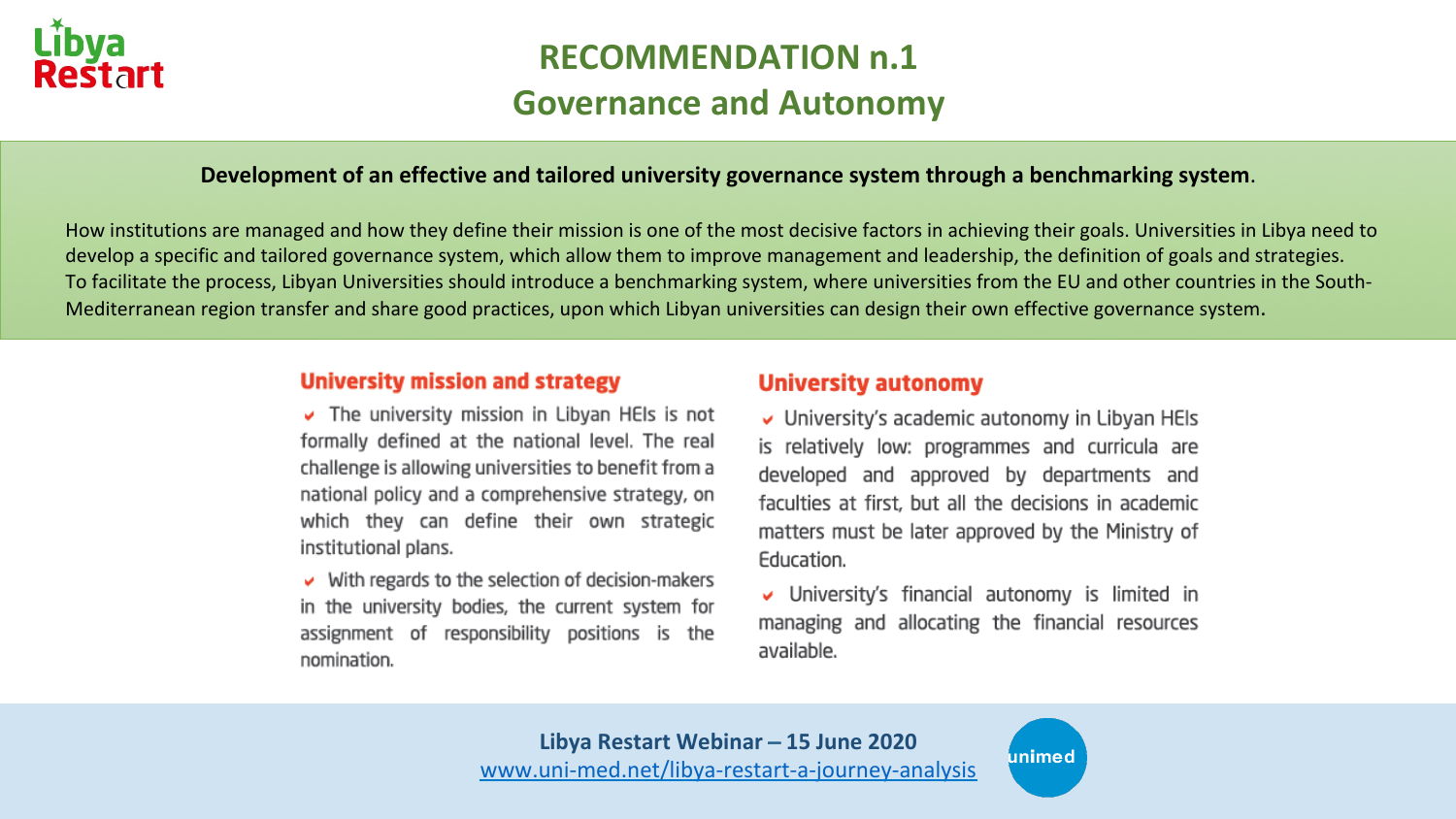

## **RECOMMENDATION n.6 Quality Assurance**

#### **Strengthening Quality and Performance Evaluation offices (QPEOs).**

To allow Universities to rely on a well-defined and widely shared quality culture, it is crucial to upscale and upgrade the existing Quality and Performance Evaluation offices, in a way that they become a reference point to disseminate QA practices, quality indicators, support managers, administrative and teachers in implementing quality processes, conduct periodical assessments. As a long-term result, the University will be empowered in terms of management and administration capacity, as well as by raising the quality of the education provided.

The HE system in Libya has seen rapid  $\checkmark$ developments. To avoid institutional fragmentation and a declining quality in research and teaching, the process of improvement and expansion of the capacity of Libyan Universities must include a well-functioning quality assurance system as a key component.

 $\vee$  According to the National Center for Quality Assurance and Accreditation of Educational and Training Institutions (NCQAA) all Universities in the country should have a Quality Office, to develop a culture of quality assurance at the institution. Despite that, in some Universities it has not been established yet, or it is not fully operative.

 $\vee$  Quality Assurance is mostly applied in regards to administrative and financial matters, rather than to teaching/learning practices and methodologies.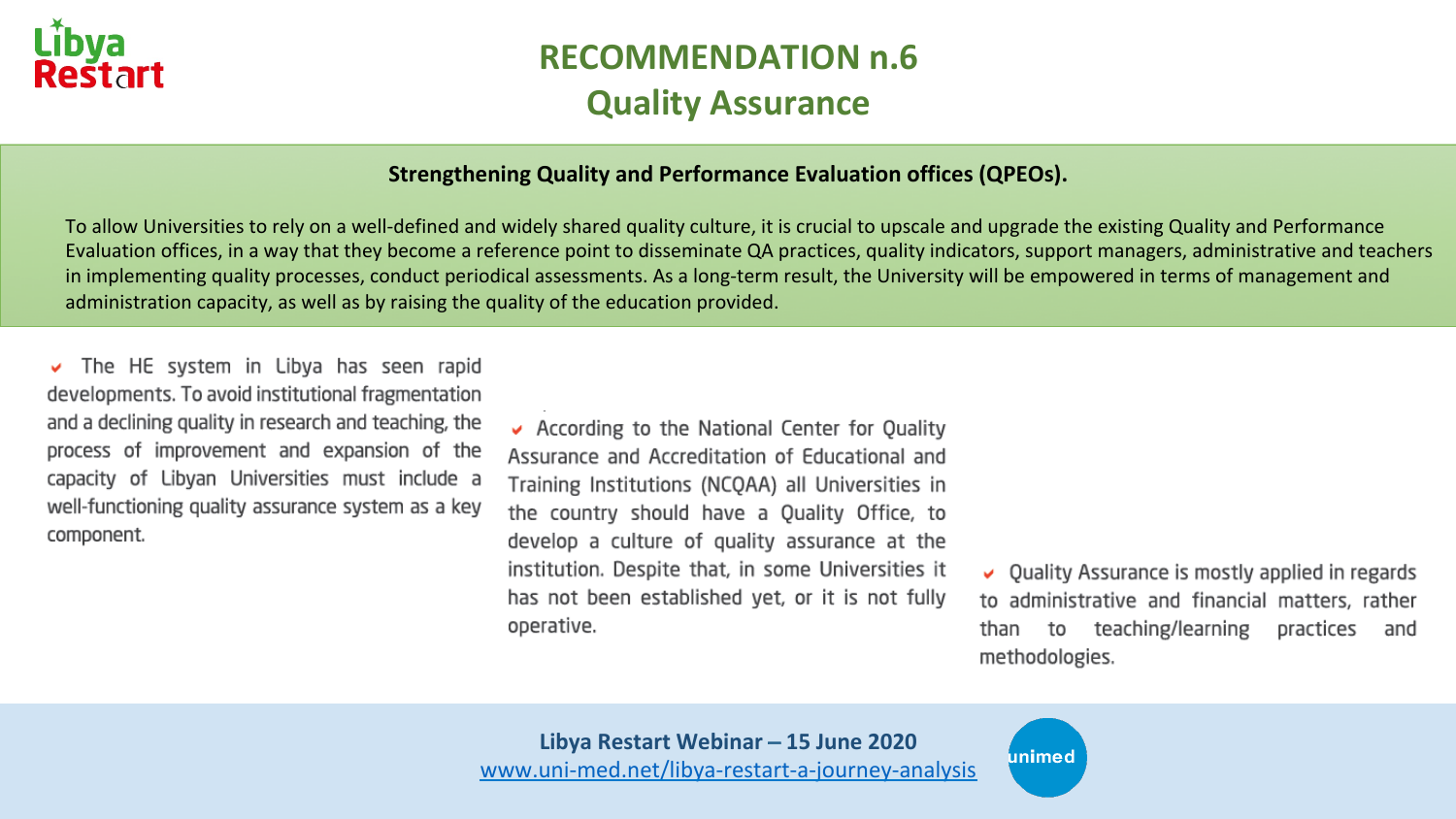

## **RECOMMENDATION n.9 International Cooperation**

#### **Strengthening Universities' exposure and performance at the international level.**

International cooperation and mobility are key tassels for the country's developing process, allowing for knowledge transfer, skills improvements, exchange of good practices and human resources development. Universities' exposure at the international level may have an impact on research activities as well as on graduates' employability, enhancing the capacity of Universities to produce a change in society.

Despite some HEIs are involved in several international initiatives, there still are Universities which have very little international exposure, limiting their possibilities of improving through cooperation and exchange.



In this framework, the European Union support in the short, medium and long term, appears to be decisive, in terms of capacity building actions, reinforcing the possibilities for Libyan institutions to network at the regional and international levels and to learn from more experienced institutions.



ınimec

Libya Restart Webinar – 15 June 2020 www.uni-med.net/libya-restart-a-journey-analysis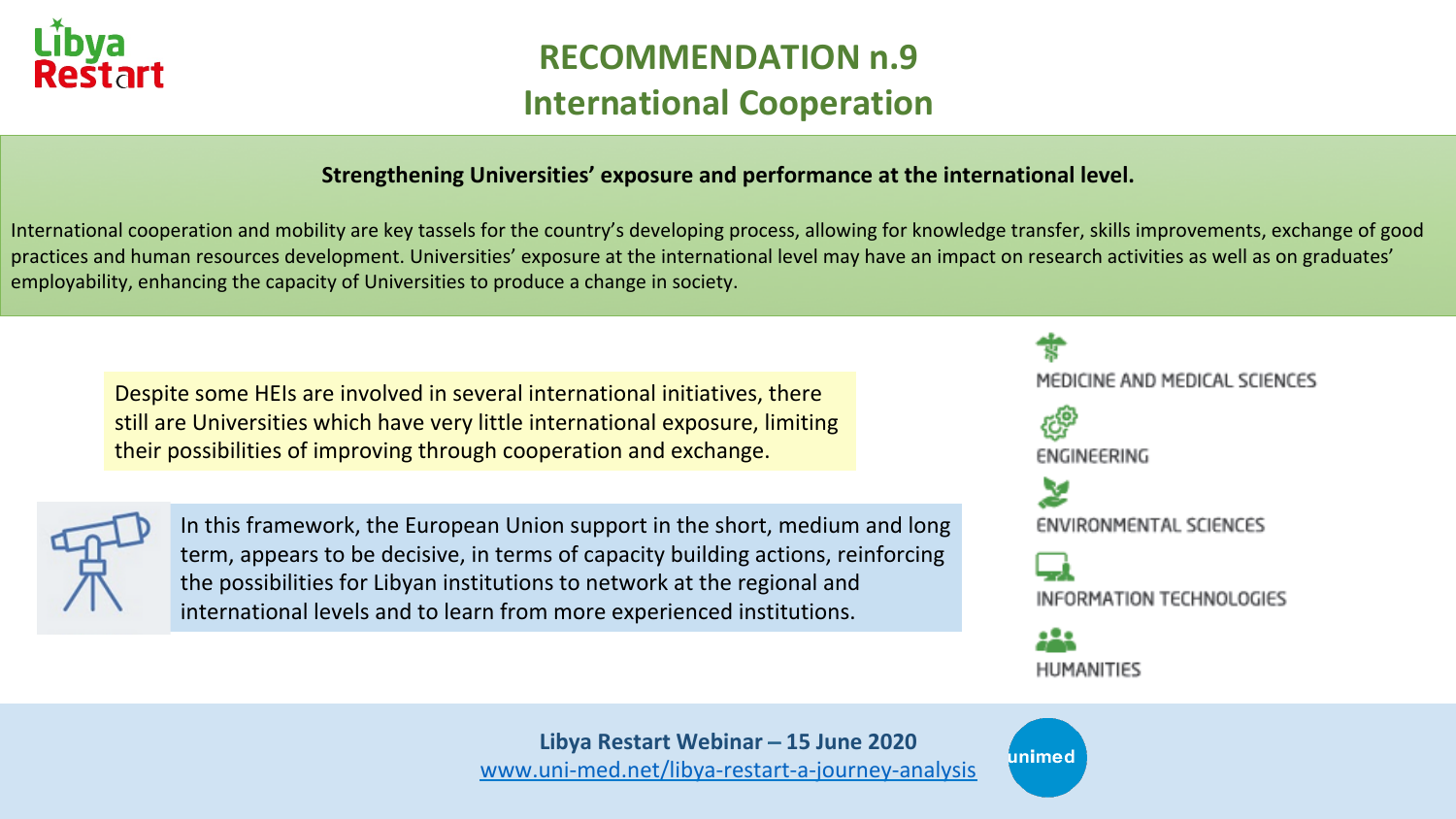

## **RECOMMENDATION n.12 Universities in the society at large**

### **Prioritization of the National Research Agenda.**

Libya needs to move forward towards a more mature research and innovation environment in the country, where Universities are able to engage in highquality scientific research activities and support the definition of successful actions tackling the challenges of society. In the long run, a National Research Agenda (in cooperation with the Ministry of Education) will frame research activities in a more comprehensive vision for the country, improving the overall capacity of generating valuable research and sustainable advancement.

Research quantity and quality of the Libyan universities are less competitive compared to international universities. Need: establishing research priorities by promoting specialization strategies and supporting existing research centers.

The system is affected by:

- $\checkmark$  Limited funding to research activities
- $\checkmark$  Lack of research infrastructures and technical inadequacies of administrative staff
- $\checkmark$  Limited amount of time and limited skills of academic staff to perform and supervise research activities

#### On a scale of priority from 0 to 10



Libya Restart Webinar – 15 June 2020 www.uni-med.net/libya-restart-a-journey-analysis

unimec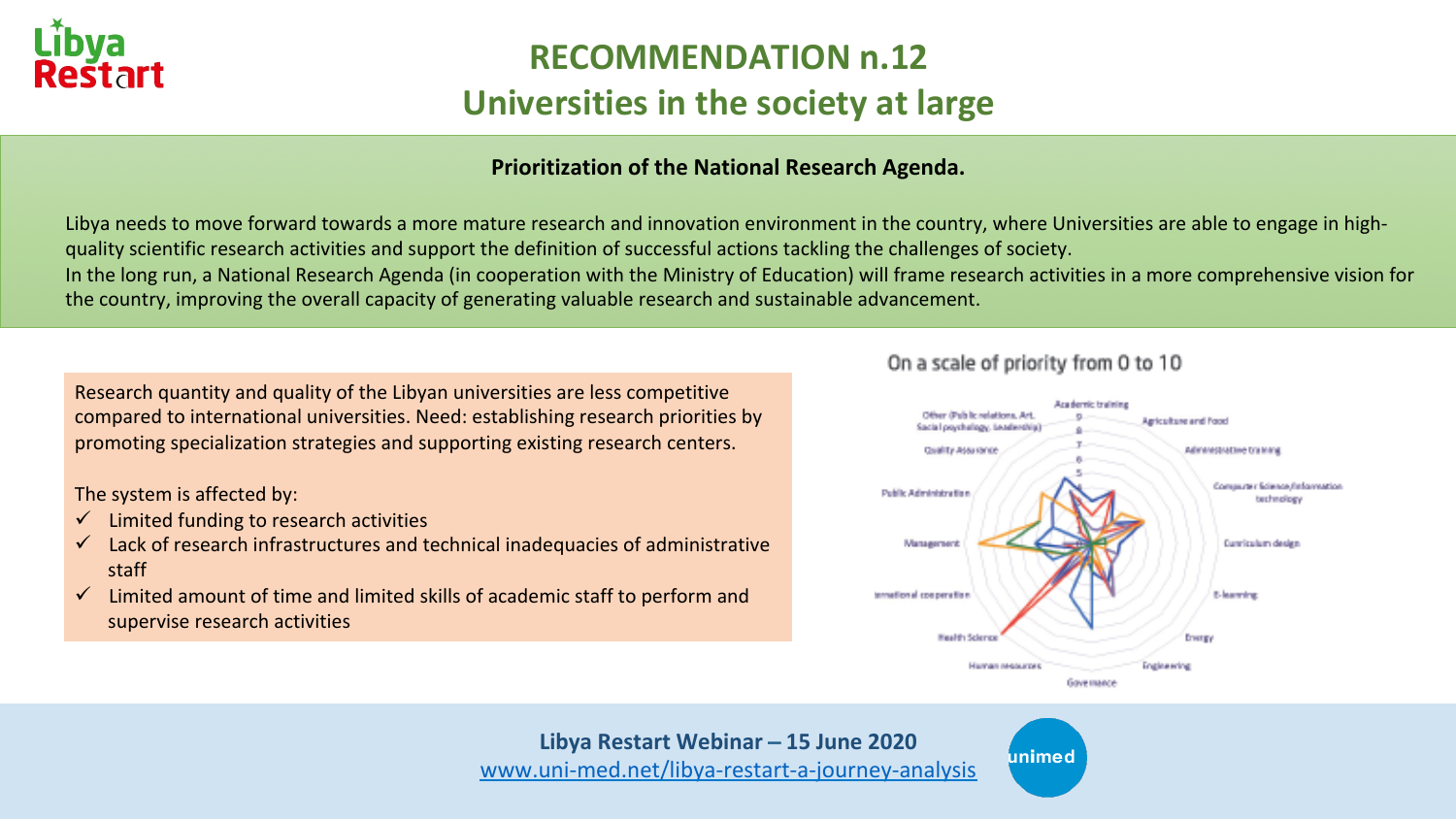

## **RECOMMENDATION n.13 Universities in the society at large**

#### **Enhancing the social relevance of Universities in cooperation with local actors.**

Universities (both in the east and west part of the country) are considered by citizens as one of the most (if not the most) reliable institutions in the country. University may become the starting point for reconstructing the country, through the definition of a cooperation scheme between national authorities, HEIs and socio-economic stakeholders for sustainable development, a fruitful use of resources and to avoid duplication of efforts.



www.uni-med.net/libya-restart-a-journey-analysis